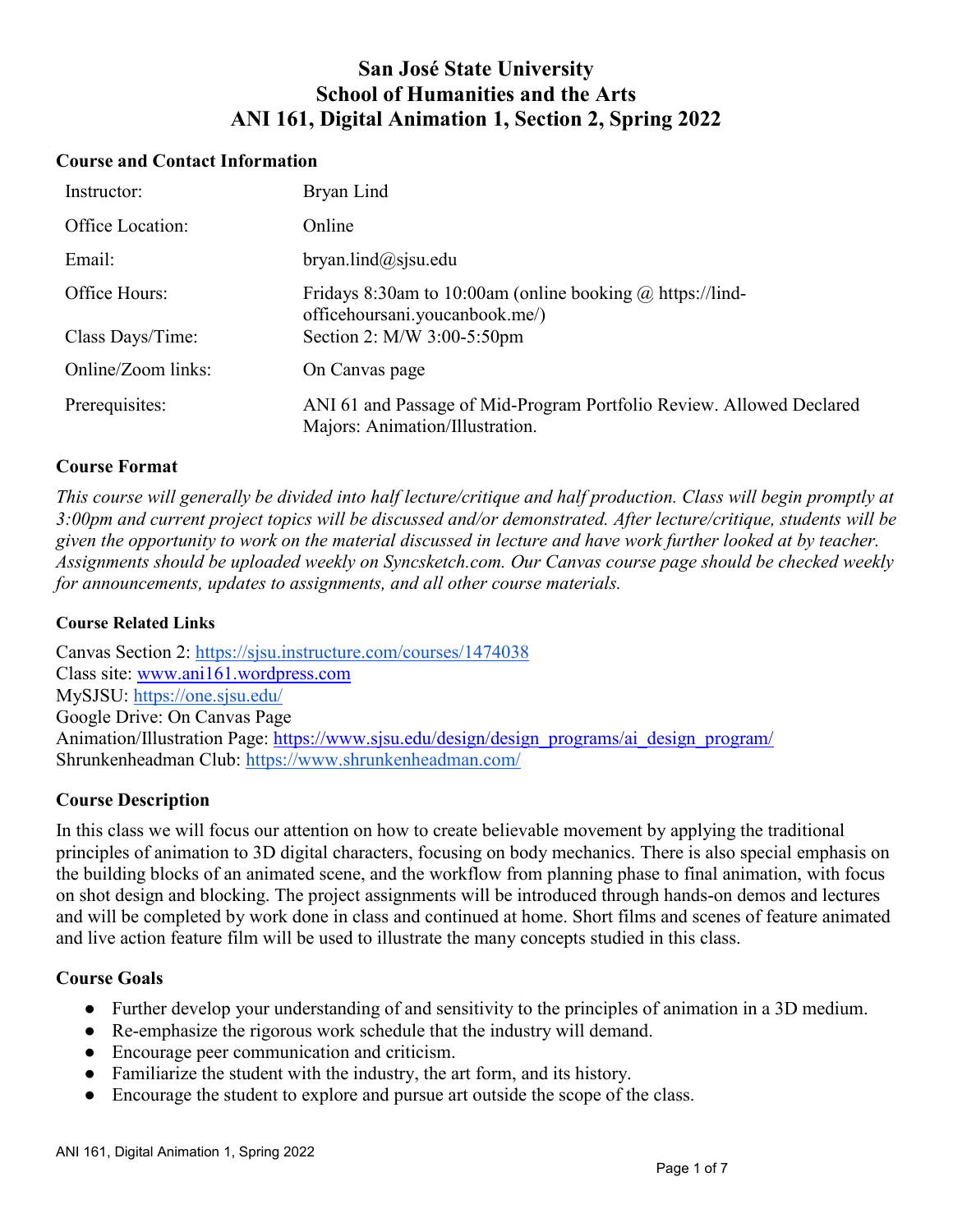## **Course Learning Outcomes (CLO)**

Upon successful completion of this course, students will be able to:

- Understand well the Maya workflow, and how to take a shot from design to final phase.
- Know how to block a shot using stepped and/or copied pairs techniques.
- Convey convincing weight, timing, and attitude in body mechanics.
- Know how to apply the traditional principles of animation in order to produce a believable performance.
- Introduce storytelling and character development to the scenes.

## **Required Text**

The Animator's Survival Kit, Richard Williams: [https://www.amazon.com/Animators-Survival-Kit-Principles-](https://www.amazon.com/Animators-Survival-Kit-Principles-Classical/dp/086547897X/)[Classical/dp/086547897X/](https://www.amazon.com/Animators-Survival-Kit-Principles-Classical/dp/086547897X/)

#### **Other Readings**

Other texts and readings will be provided as the course progresses.

#### **Other technology requirements / equipment / material**

- A 3-button mouse (needed to control Maya properly)
- An external drive for storing data; (8 GB minimum recommended)
- Sketch book and pencils for drawing and note taking.
- Maya 2020+ installed on your computer (or you can use the remote login system).
- You will be required to shoot video reference for some of the assignments. Please be prepared to do so, making sure you have something to record video (most modern cell phones are just fine).
- You will need the ability to perform a simple film editing on your shots. I recommend Premiere Pro, available as part of the Adobe Creative Cloud (free for our students).
- RIGS: Body Mechanics Mega Pack from this site:<https://gumroad.com/l/xhRK/>

#### **Attendance**

The class will meet promptly at 3:00pm online through Zoom. Every class will require the students to be sure all devices are working, and assignment or project progress should be ready for review on Syncsketch. Students are expected to attend class regularly. Lateness of over 15 minutes counts as an absence. Students with 3 or more consecutive non-justified absences will most likely fail the class – in three weeks we will cover a lot of ground and if you miss three consecutive weeks of classes it will be very difficult to catch up later. Please send me an email (preferably in advance) if you are unable to attend class.

A series of animation assignments, in-class exercises, in-progress grade checks, and weekly drawings will be assigned throughout the semester. All FINAL animation assignments must be posted to the class server ONE HOUR BEFORE CLASS for grading. In-class assignments and in-progress grades will be submitted during class. All animation work must be exported as .mov files. Students are responsible for previewing the animation file before posting to the server to ensure it plays correctly across platforms.

Labeling Work:

- Folders Formatted: "LastName\_FirstName\_FolderName" ex: Smith\_John\_Animation Tests
- Video File Formatted: "LastName\_FirstName\_TestName" ex. Smith\_John\_Brick Drop.mp4
- Assignment Formatted: "LastName\_FirstName\_AssignmentName" ex: Smith\_John\_Animatic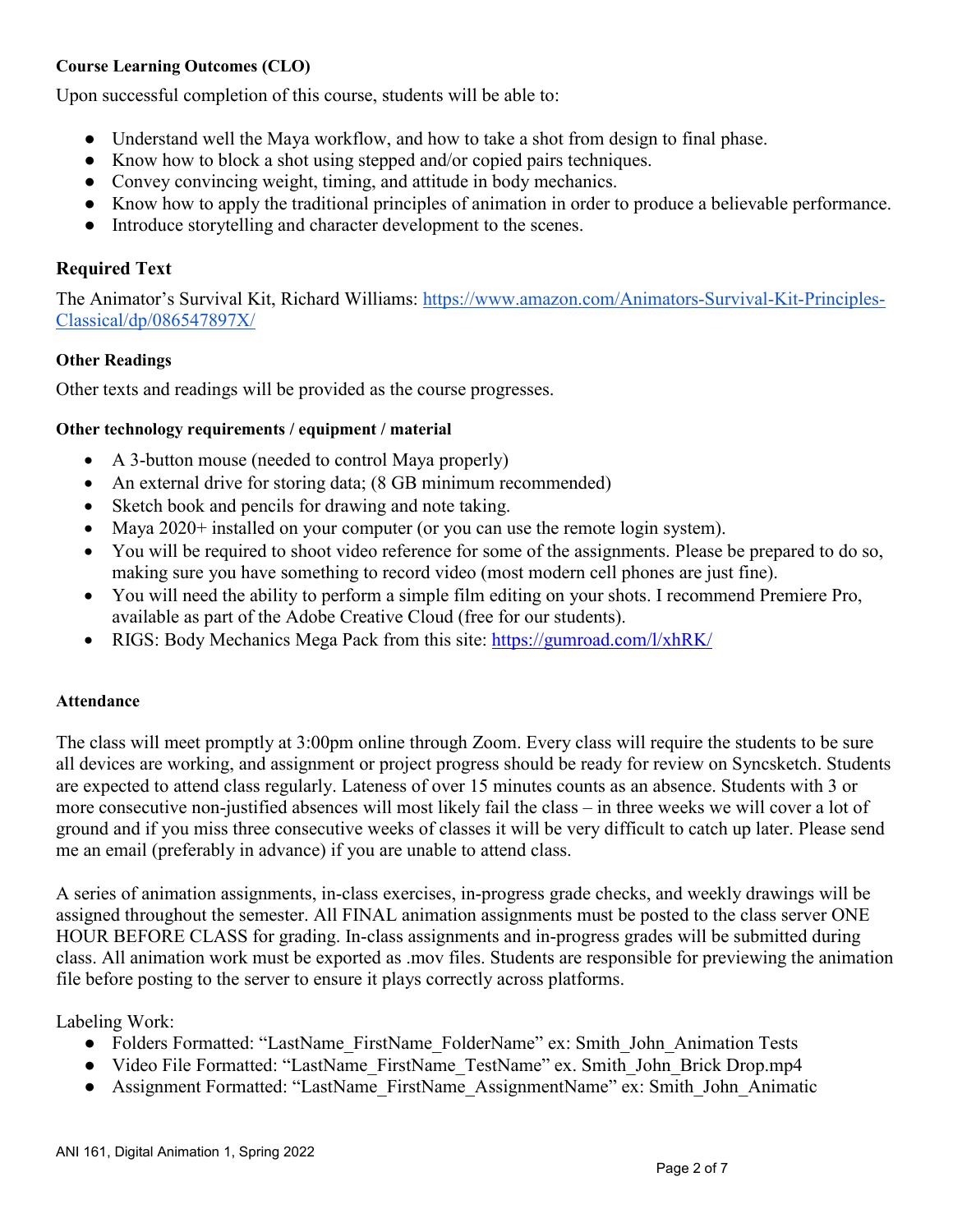## **Grading Policy**

There will be weekly assignments and required readings. Students should complete the weekly assignments and have them assembled as a progress reel at midterm, and then again at the end of the semester. Both the midterm and final reels will be graded, as well as participation in class. Grades will reflect a student's overall engagement with the course material from throughout the term, as determined by factors such as the quality and creativity of assignment work, class participation, progress and effort.

Students are expected to complete and hand in every assignment for the course. Deadline for assignments will be strictly observed. STUDENTS ARE RESPONSIBLE FOR KEEPING A DIGITAL COPY OF ALL SCENES AND ASSIGNMENTS. PLEASE BACKUP YOUR WORK OFTEN.

Grades will reflect a student's overall engagement with the course material from throughout the term, as determined by factors such as the quality and creativity of assignment work, class attendance, class participation, progress and effort. Students are responsible for maintaining an updated record of all completed assignments.

#### **Grading breakdown**

Grades are giving in points, but weighted for final grading accordingly to assignment group:

All Animation Projects account for a total 60% of your total grades

- Project 1 (Step to side): 10 points
- Project 2 (Jump): 10 points
- Project 3: (Throwing something): 10 points
- Project 4: (Choose your Scene) 10 points

All weekly Poses and Quick Studies scenes account for 20% of your grade:

- Poses: 10 points
- Quick Studies: 10 points

Participation accounts for 10% of your total grades:

• Effort and Participation: 10

Your final class reel compilation of all work done for this course accounts for 10% of your final grades:

• Final reel: 10 points

#### **Incomplete Grade Policy**

Students will only be granted an incomplete grade if they are going through exceptional situations that required them to miss a majority of the classes, or important class milestones, for example: experiencing a compelling family emergency and/or life crisis. If you receive an incomplete you must fill out the proper paperwork and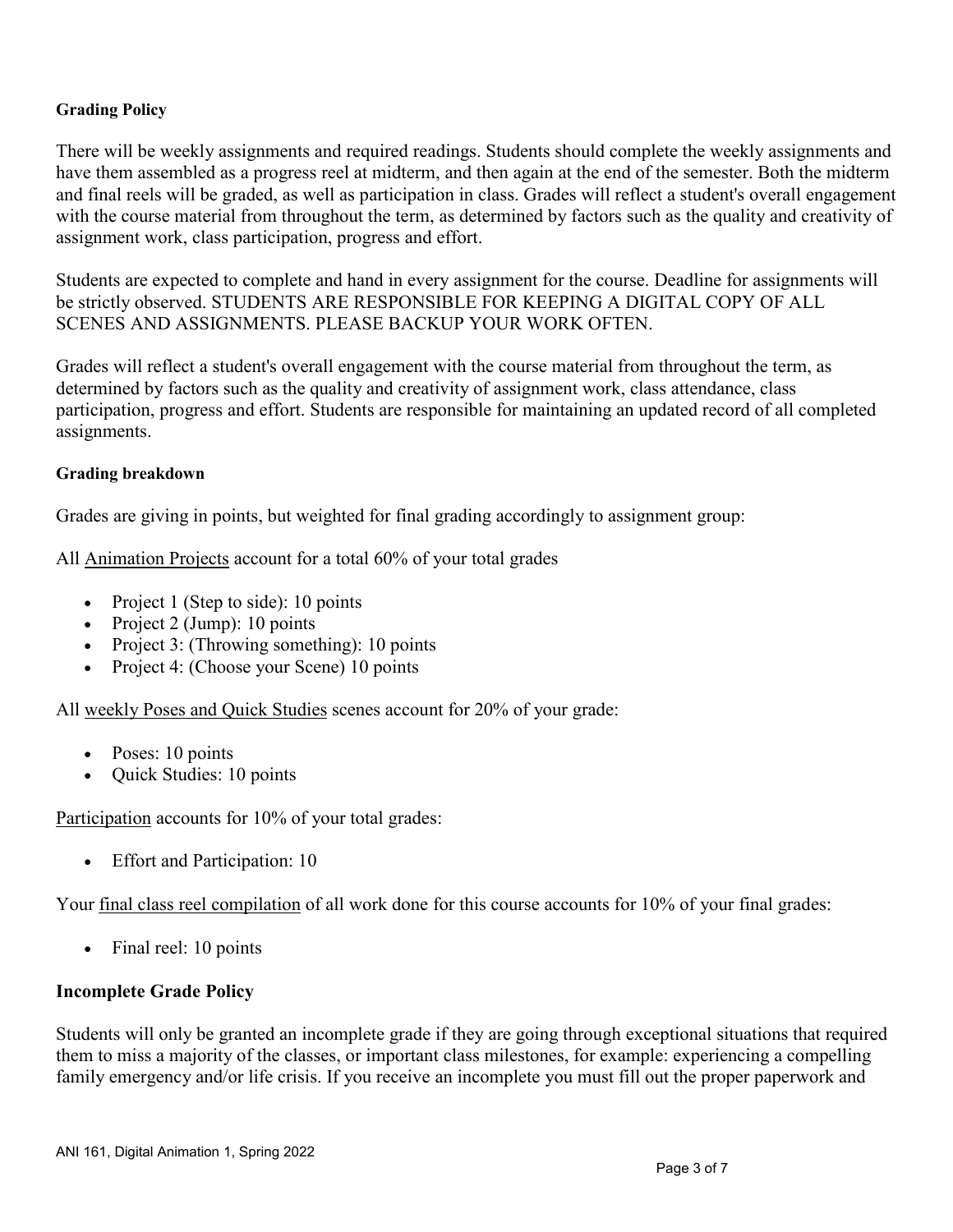then complete the work on your own, having one year to submit all final materials for consideration or your grade reverts to an FG.

| Grading Percentage Breakdown | Please note:                                                              |
|------------------------------|---------------------------------------------------------------------------|
| 94% and above $= A$          |                                                                           |
| $93\% - 90\% =$ Aminus       |                                                                           |
| $89\% - 87\% = Bplus$        | A = Excellent or Superior; or top 10% (93 to 100) = 4.0                   |
| $86\% - 84\% = B$            | B = Above Average; or second $10\%$ (83-92) = 3.0                         |
| $83\% - 80\% =$ Bminus       | C = Average; or third $10\%$ (77-82) = 2.0                                |
| $79\% - 77\% = Cplus$        | D = Below average, minimum passing grade (69-76); or fourth $10\% = 1.00$ |
| $76\% - 74\% = C$            | $F =$ Failure or Exceptionally Poor; or bottom 60% (0-68) = 0.00          |
| $73% - 70% =$ Cminus         |                                                                           |
| $69\% - 67\% = Dplus$        |                                                                           |
| $66\% - 64\% = D$            |                                                                           |
| $63\% - 60\% =$ Dminus       |                                                                           |
| below $60\% = F$             |                                                                           |

Students can consult their grades on Canvas for this class on an ongoing basis.

# **Online Class Protocol**

- Students must arrive to class on time with materials ready to work.
- Cell phones must be silenced.
- Turn your camera on, and keep it on during classes as much as possible
- Use your real name is your zoom screen (First name only is ok)
- Use Chat window sparsely, only when necessary
- Be courteous and helpful to others, keep private conversations quiet on the chat
- Please schedule office hours if you need help

# **Remote Access to SJSU's computer lab:**

If your computer doesn't meet hardware requirements to run Maya 2020, you have the option to use the computer labs on campus via remote login. All the information about remote login can be found here: [https://docs.google.com/spreadsheets/d/1NcOHPr7yYEHvfhAiWnZqHNqRo7TjrnQdwHZV8WKesI/edit?sp=s](https://docs.google.com/spreadsheets/d/1NcOHPr7yYEHvfhAiWnZqHNqRo7TjrnQdwHZV8WKesI/edit?sp=sharing) [haring](https://docs.google.com/spreadsheets/d/1NcOHPr7yYEHvfhAiWnZqHNqRo7TjrnQdwHZV8WKesI/edit?sp=sharing) . Please revise all the documents on the folder and let your instructor know if you have any questions.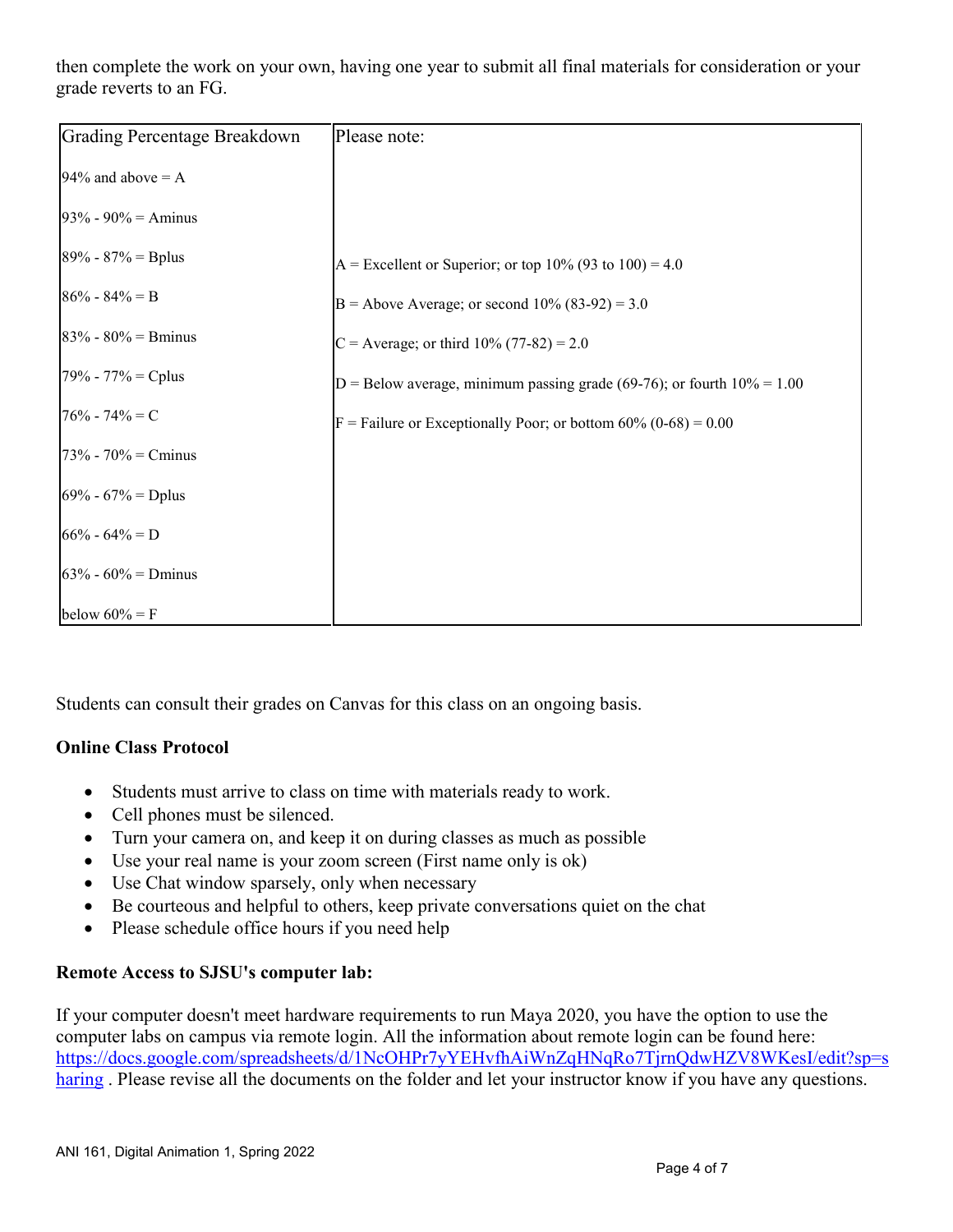# **University Policies**

# **General Expectations, Rights and Responsibilities of the Student**

As members of the academic community, students accept both the rights and responsibilities incumbent upon all members of the institution. Students are encouraged to familiarize themselves with SJSU's policies and practices pertaining to the procedures to follow if and when questions or concerns about a class arises. See University Policy S90–5 at http://www.sjsu.edu/senate/docs/S90-5.pdf. More detailed information on a variety of related topics is available in the SJSU catalog, at http://info.sjsu.edu/web-dbgen/narr/catalog/rec-12234.12506.html. In general, it is recommended that students begin by seeking clarification or discussing concerns with their instructor. If such conversation is not possible, or if it does not serve to address the issue, it is recommended that the student contact the Department Chair as a next step.

# **Academic integrity**

Your commitment, as a student, to learning is evidenced by your enrollment at San Jose State University. The University Academic Integrity Policy S07-2 at http://www.sjsu.edu/senate/docs/S07-2.pdf requires you to be honest in all your academic course work. Faculty members are required to report all infractions to the offce of Student Conduct and Ethical Development. The Student Conduct and Ethical Development website is available at http://www.sjsu.edu/studentconduct/.

# **Plagiarism**

Academic Integrity policy (Academic Senate Policy F15-7)

"The University's Academic Integrity policy, located at http://www.sjsu.edu/senate/docs/S07-2.pdf, requires you to be honest in all your academic course work. Faculty members are required to report all infractions to the Office of Student Conduct and Ethical Development. The Student Conduct and Ethical Development website is available at https://www.sjsu.edu/studentconduct/

Instances of academic dishonesty will not be tolerated by the Animation/Illustration program. Cheating on exams, plagiarism, presenting the work of another as your own, or the use of another person's ideas without giving proper credit will result in AUTOMATIC EXPULSION FROM AND FAILURE OF THE COURSE, with possible expulsion from the Animation/Illustration Major. A second offense will result in IMMEDIATE EXPULSION from the Animation/Illustration Major.

This includes but is not limited to copying someone else's imagery, altering someone else's imagery, altering a pre-existing 3D model, tracing or copying animation, and submitting someone else's notes for a grade.

# **SJSU Counseling Services**

The SJSU Counseling Services is located on the corner of 7th Street and San Fernando Street, in Room 201, Administration Building. Professional psychologists, social workers, and counselors are available to provide consultations on issues of student mental health, campus climate or psychological and academic issues on an individual, couple, or group basis. To schedule an appointment or learn more information, visit Counseling Services website at [http://www.sjsu.edu/counseling.](http://www.sjsu.edu/counseling)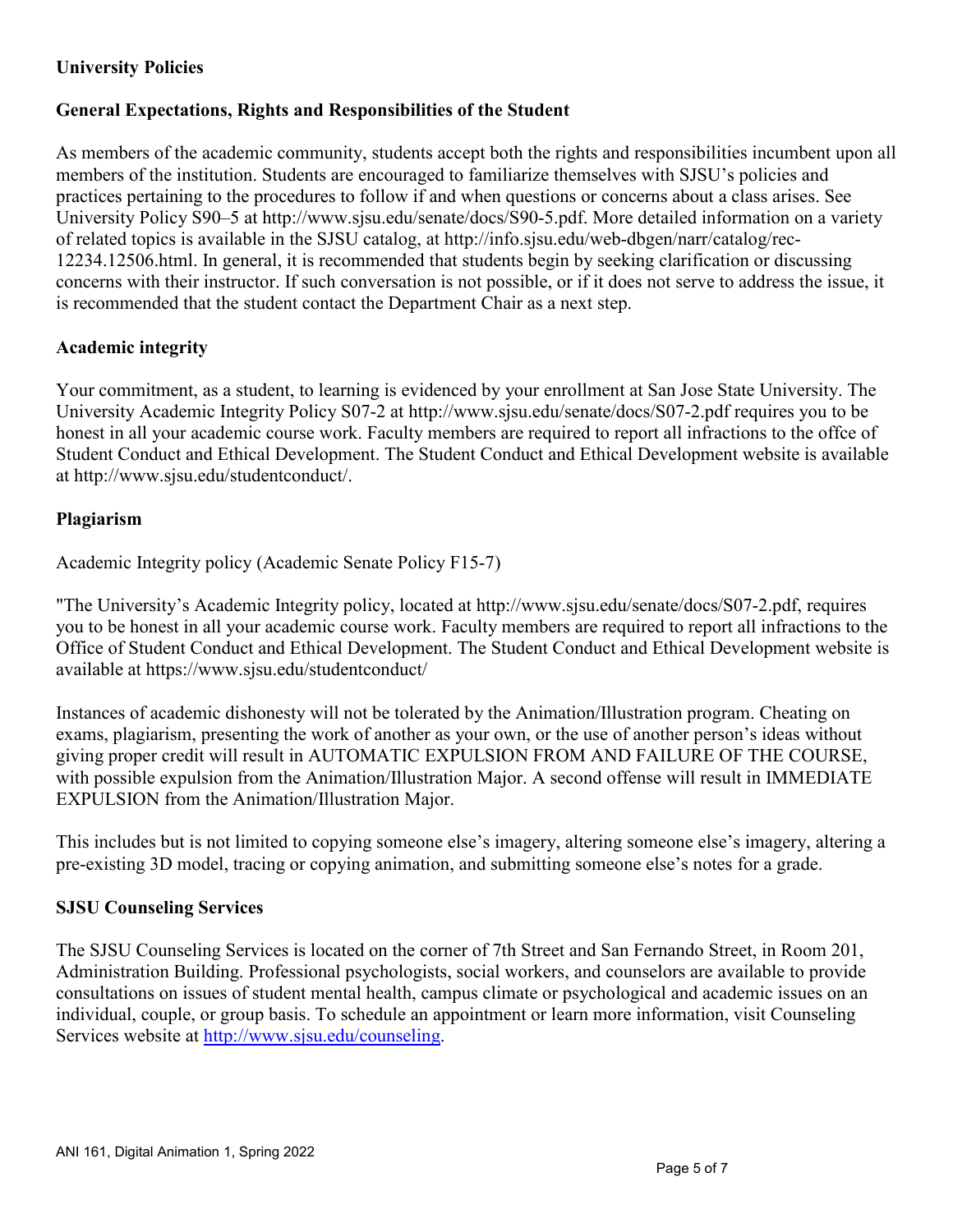# **ANI 161 Spring 2022 Course Schedule**

*Schedule subject to change with notice through class meetings and Announcements in Canvas.*

# **Course Schedule**

| Week           | <b>Date</b> | <b>Topics, Readings, Assignments, Deadlines</b>                                                                                                                                              |
|----------------|-------------|----------------------------------------------------------------------------------------------------------------------------------------------------------------------------------------------|
|                | 1/26        | First Day!! Introductions, syllabus review, software prep, and class expectations.                                                                                                           |
| $\overline{2}$ | 1/31        | Project 01: Magician - timing practice<br>https://ani161.wordpress.com/2020/01/14/assignment-01/                                                                                             |
|                |             | Project 02: Magician touching hat. Instructions here:<br>https://ani161.wordpress.com/2020/01/17/magician-scene/                                                                             |
| $\overline{2}$ | 2/2         | Assignment 01:<br>https://ani161.wordpress.com/category/assignments/assignment-01/                                                                                                           |
| $\overline{3}$ | 2/7         | Project 03: Step to the Side or Turn Around. Work on the "part 01" section,<br>instructions here: https://ani161.wordpress.com/2020/01/17/step-to-the-side-or-<br>turn-around/               |
| $\overline{3}$ | 2/9         | Assignment 02: https://ani161.wordpress.com/2020/01/14/assignment-02/                                                                                                                        |
|                |             | Project 03: Step to the Side or Turn Around. Work on the "part 02" section,<br>instructions here: https://ani161.wordpress.com/2020/01/17/step-to-the-side-or-<br>turn-around/               |
| $\overline{4}$ | 2/14        | Project 03: Step to the Side or Turn Around. Work on the "part 03" and "part 04"<br>section, instructions here: https://ani161.wordpress.com/2020/01/17/step-to-the-<br>side-or-turn-around/ |
| $\overline{4}$ | 2/16        | Assignment 03: https://ani161.wordpress.com/2020/01/16/assignments-03/                                                                                                                       |
| 5              | 2/21        | Project 04: Jumps, week 01                                                                                                                                                                   |
| 5              | 2/23        | Assignment 04: https://ani161.wordpress.com/2020/01/16/assignment-04/                                                                                                                        |
| 6              | 2/28        | Project 04: Jumps, week 02                                                                                                                                                                   |
| 6              | 3/2         | Assignment 05: https://ani161.wordpress.com/2020/01/16/assignment-05/                                                                                                                        |
| $\tau$         | 3/7         | Project 04: Jumps, week 03                                                                                                                                                                   |
| $\overline{7}$ | 3/9         | Assignment 06: https://ani161.wordpress.com/2020/01/16/assignment-06/                                                                                                                        |
| 8              | 3/14        | Throwing Scene: "week 1": https://ani161.wordpress.com/2020/01/17/throwing/                                                                                                                  |
| $\overline{8}$ | $3/16$      | Assignment 07: https://ani161.wordpress.com/2020/01/16/assignment-07/                                                                                                                        |
| 9              | 3/21        | Throwing Scene: "week 2": https://ani161.wordpress.com/2020/01/17/throwing/                                                                                                                  |
| 9              | 3/23        | Assignment 08: https://ani161.wordpress.com/2020/01/16/assignment-08/                                                                                                                        |
| 10             | 3/28        | SPRING BREAK - No class                                                                                                                                                                      |
| 10             | 3/30        | SPRING BREAK - No class                                                                                                                                                                      |
| 11             | 4/4         | Throwing Scene: "week 3": https://ani161.wordpress.com/2020/01/17/throwing/                                                                                                                  |